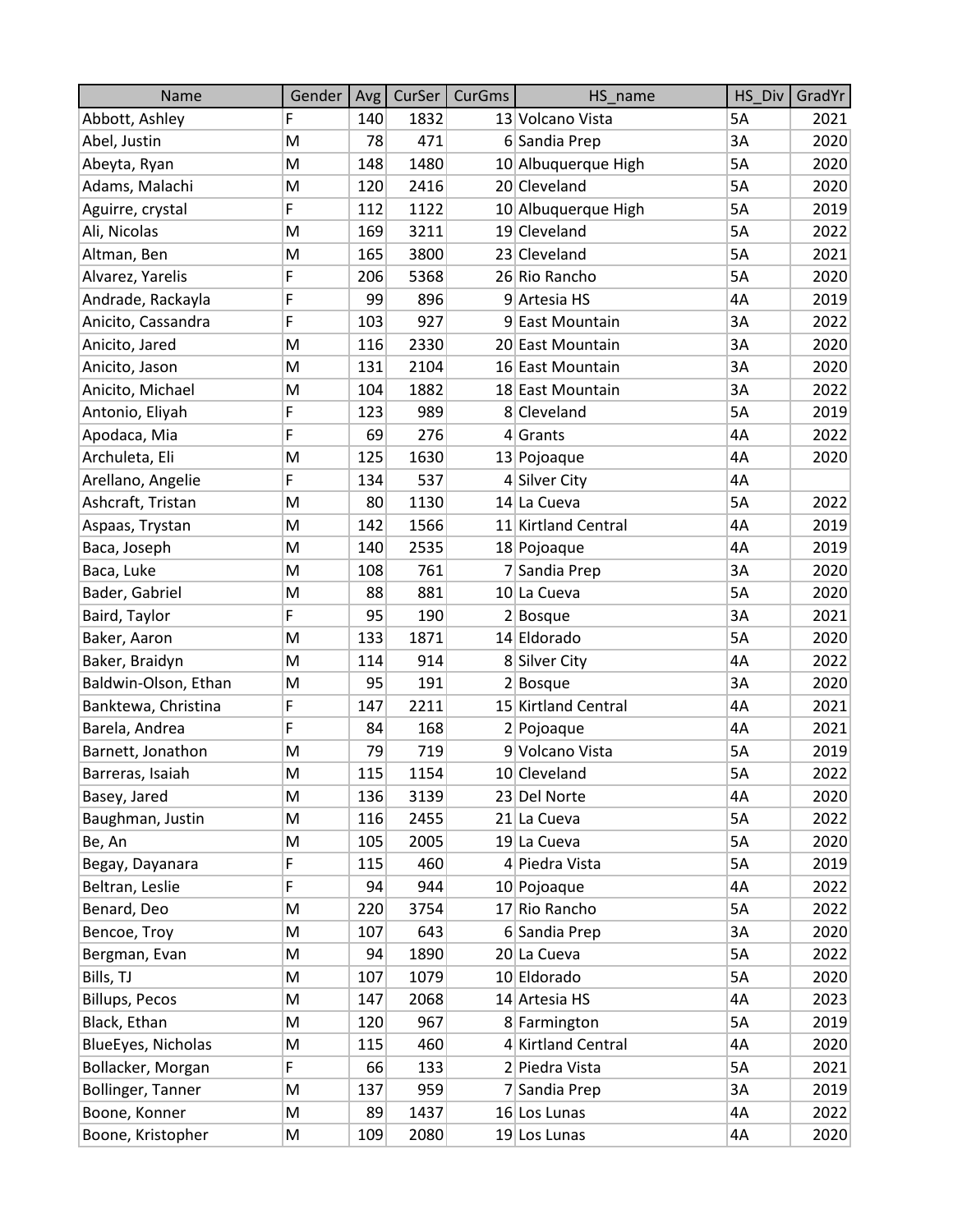| Borin, Tyler           | M | 138 | 2776 | 20 La Cueva                | 5A        | 2019 |
|------------------------|---|-----|------|----------------------------|-----------|------|
| Borunda, Eric          | M | 134 | 805  | 6 Atrisco Heritage Academy | 5A        | 2022 |
| Bowers, Kameron        | M | 166 | 3167 | 19 La Cueva                | 5A        | 2019 |
| Boyd, Jared            | M | 102 | 615  | 6 Kirtland Central         | 4A        | 2019 |
| Bratzel, Kolton        | M | 115 | 2185 | $19$ Grants                | 4A        | 2022 |
| Brown, Caden           | M | 175 | 2451 | 14 Artesia HS              | 4A        | 2021 |
| Burnett, Joshua        | M | 151 | 2121 | 14 Volcano Vista           | 5A        | 2020 |
| Burnham, Jayden        | M | 118 | 1180 | 10 Farmington              | 5A        | 2021 |
| Burns, Josh            | M | 116 | 1753 | 15 Eldorado                | 5A        | 2020 |
| Byrd, Colin            | M | 128 | 1921 | 15 Sandia Prep             | 3A        | 2021 |
| Byrne, Joshua          | M | 82  | 125  | $1$ Bosque                 | 3A        | 2020 |
| Cabagua, Madison       | F | 135 | 2572 | 19 Eldorado                | 5A        | 2019 |
| Caldwell, Ty           | M | 113 | 1820 | 16 Volcano Vista           | 5A        | 2022 |
| Calvillo, Manuel       | M | 136 | 819  | 6 Atrisco Heritage Academy | 5A        | 2020 |
| Campos, Krystal        | F | 113 | 2502 | 22 Volcano Vista           | 5A        | 2022 |
| Campos, Marcus         | M | 142 | 2988 | 21 Eldorado                | <b>5A</b> | 2019 |
| Candelaria, Desirae    | F | 115 | 2080 | 18 Volcano Vista           | 5A        | 2020 |
| Cantu, Robert          | M | 153 | 3225 | 21 Pojoaque                | 4A        | 2022 |
| Capellan, Anderson     | M | 98  | 393  | 4 West Mesa                | 5A        | 2019 |
| Carlo, Nasser          | M | 107 | 857  | 8 Kirtland Central         | 4A        | 2020 |
| Carrillo-Garcia, Faith | F | 87  | 436  | 5 West Mesa                | 5A        | 2020 |
| Casey, Collin          | M | 150 | 2700 | 18 Cleveland               | 5A        | 2019 |
| Cdebaca, Montana       | F | 157 | 3940 | 25 Manzano                 | 5A        | 2019 |
| Cdebaca, Toby          | M | 197 | 5136 | 26 Manzano                 | 5A        | 2021 |
| Chambers, Jaden        | M | 128 | 2957 | 23 Cibola                  | 5A        | 2019 |
| Chaney, Claton         | M | 109 | 656  | 6 Cleveland                | 5A        | 2020 |
| Chavez, Arianna        | F | 128 | 1284 | 10 Cleveland               | 5A        | 2019 |
| Chavez, Josh           | M | 134 | 1344 | 10 Cleveland               | 5A        | 2019 |
| Chavez, Raymond        | M | 128 | 1283 | 10 Cleveland               | 5A        | 2020 |
| Chenier, Anika         | F | 100 | 1200 | 12 Cleveland               | 5A        | 2021 |
| Chesser, Kaitlyn       | F | 134 | 1617 | 12 Artesia HS              | 4A        | 2019 |
| Chiavetta, Mia         | F | 79  | 318  | 4 Sandia Prep              | 3A        | 2019 |
| Clark, Brayden         | M | 186 | 4299 | 23 Cleveland               | 5A        | 2019 |
| Clark, Emmet           | M | 128 | 1287 | 10 Artesia HS              | 4A        | 2021 |
| Clark, Zane            | M | 163 | 3759 | 23 Eldorado                | 5A        | 2020 |
| Clements, Cameron      | M | 102 | 514  | 5 Cibola                   | 5A        | 2020 |
| Collins, Ethan         | M | 200 | 4809 | 24 Cleveland               | 5A        | 2020 |
| Connors, Kaleb         | M | 121 | 2071 | 17 La Cueva                | 5A        | 2022 |
| Cortez, AJ (Albaro)    | M | 156 | 2653 | 17 Volcano Vista           | 5A        | 2019 |
| Cortez, Cheyenne       | F | 101 | 1515 | 15 Volcano Vista           | 5A        | 2021 |
| Crosby, Winona         | F | 122 | 1228 | 10 Kirtland Central        | 4Α        | 2019 |
| Cross, Steven          | M | 151 | 1366 | 9 Silver City              | 4A        | 2019 |
| Crown, Kevin           | M | 138 | 1389 | 10 Sandia High             | 5A        | 2021 |
| Cruz, Chris            | M | 134 | 1207 | 9 Silver City              | 4A        | 2019 |
| Damon, LaMarr          | M | 171 | 3602 | 21 Sandia High             | 5A        | 2019 |
| Damron, Robert         | M | 129 | 2845 | 22 Grants                  | 4A        | 2022 |
| Davis, Aaron           | M | 187 | 2631 | $14$ Artesia HS            | 4A        | 2021 |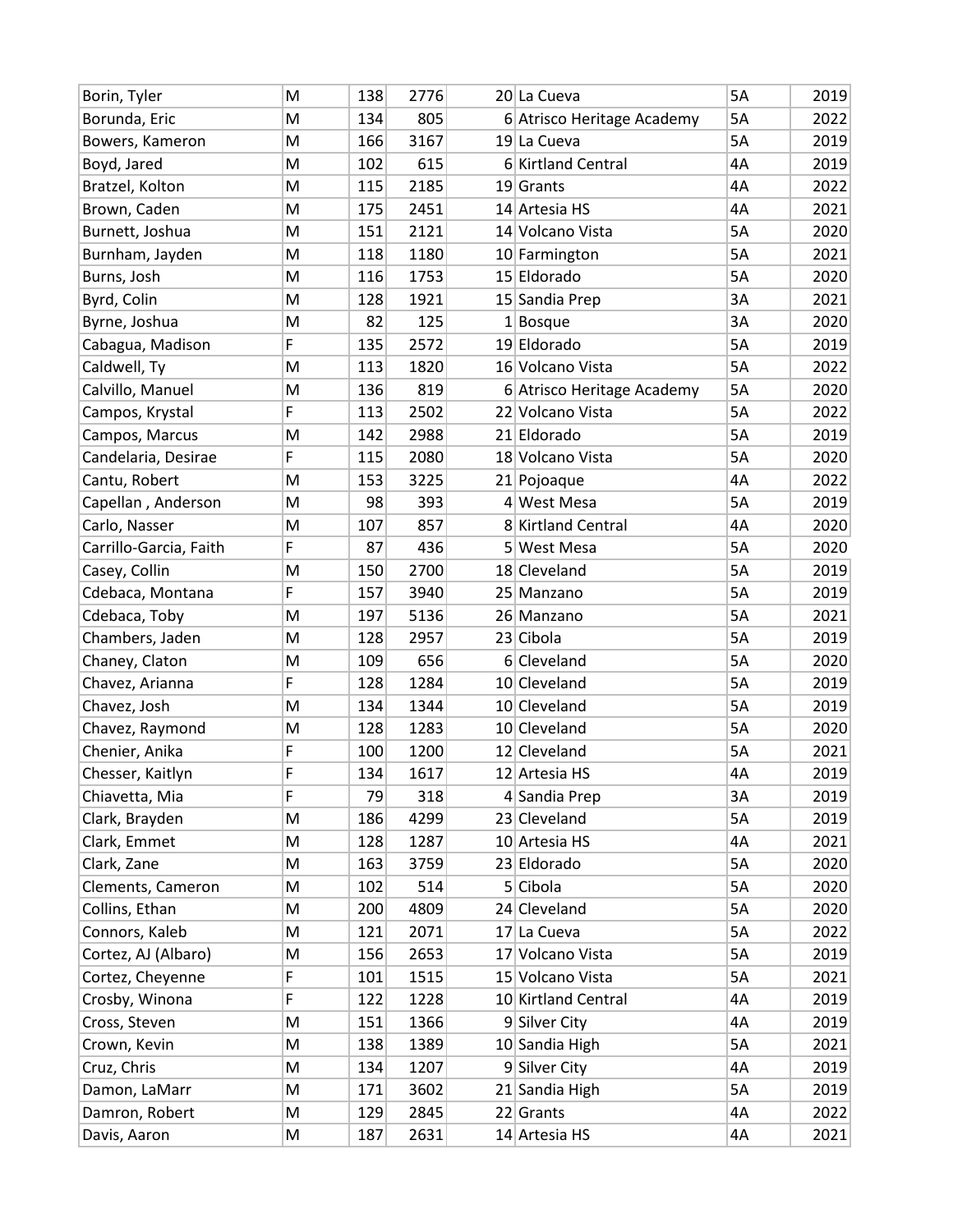| Davis, Cody           | M | 121 | 2064 | 17 La Cueva                 | 5A | 2019 |
|-----------------------|---|-----|------|-----------------------------|----|------|
| Davis, Reece          | M | 167 | 3341 | 20 Manzano                  | 5A | 2019 |
| Davis, Will           | M | 208 | 3543 | 17 Artesia HS               | 4A | 2020 |
| Delcid, Vanessa       | F | 126 | 2020 | 16 West Mesa                | 5A | 2020 |
| DeLeon, Jacob         | M | 188 | 376  | 2 Piedra Vista              | 5A | 2021 |
| Dettweiler, Luke      | M | 100 | 200  | $2 $ Bosque                 | 3A | 2020 |
| Devany, Emily         | F | 82  | 164  | 2 Sandia Prep               | 3A | 2021 |
| Dodge, Ian            | M | 140 | 1549 | 11 Artesia HS               | 4A | 2021 |
| Donnelly, Evan        | M | 123 | 2228 | 18 Sandia High              | 5A | 2020 |
| Doucett, Tyler        | M | 154 | 3095 | 20 Volcano Vista            | 5A | 2020 |
| Douma Aidoo, Sonny    | M | 164 | 1968 | 12 Albuquerque High         | 5A | 2020 |
| Dow, Brandon          | M | 149 | 1342 | 9 Volcano Vista             | 5A | 2020 |
| Dunaway, Andreas      | M | 134 | 1075 | 8 Cleveland                 | 5A | 2019 |
| Engel, Parker         | M | 147 | 1030 | $7 $ Bosque                 | 3A | 2019 |
| Esparza, Evelyn       | F | 109 | 2191 | 20 La Cueva                 | 5A | 2020 |
| Espinoza, Larisha     | F | 133 | 1473 | $11$  Pojoaque              | 4A | 2019 |
| Esquibel, Chris       | M | 136 | 1228 | 9 Piedra Vista              | 5A | 2019 |
| Fanning, Riella       | F | 159 | 3501 | 22 Manzano                  | 5A | 2020 |
| Farley, Kody          | M | 116 | 467  | 4 Farmington                | 5A | 2019 |
| Felkner, Kiele        | F | 104 | 419  | 4 Piedra Vista              | 5A | 2021 |
| Ferguson, lan         | M | 88  | 176  | $2 $ Bosque                 | 3A | 2017 |
| Fernandez, Evangeline | F | 100 | 1200 | $12$ Grants                 | 4A | 2022 |
| File, Mariyah         | M | 104 | 1044 | 10 Atrisco Heritage Academy | 5A | 2022 |
| Fleming-Yee, Ethan    | M | 112 | 224  | $2 $ Bosque                 | 3A | 2019 |
| Ford, Will            | M | 112 | 560  | $5 $ Bosque                 | 3A | 2021 |
| Fowler, Raymond       | M | 87  | 877  | 10 Farmington               | 5A | 2020 |
| Fox, Devin            | M | 134 | 2283 | 17 Manzano                  | 5A | 2021 |
| Friedman, Adam        | M | 100 | 1309 | 13 Sandia Prep              | 3A | 2023 |
| Fritts, Kallista      | F | 215 | 5615 | 26 Rio Rancho               | 5A | 2020 |
| Frouge, Talis         | M | 113 | 453  | $4 $ Bosque                 | 3A | 2019 |
| Gabrys, Ashley        | F | 119 | 2389 | 20 Cleveland                | 5A | 2020 |
| Gallardo, Alaina      | F | 122 | 1959 | 16 Cleveland                | 5A | 2020 |
| Gallegos, Jacob       | M | 98  | 1964 | 20 Cleveland                | 5A | 2022 |
| Gallegos, Mari        | F | 119 | 478  | 4 Silver City               | 4A | 2021 |
| Gallegos, Miguel      | M | 142 | 2000 | 14 Artesia HS               | 4A | 2020 |
| Gallegos, Richard     | M | 164 | 1478 | 9 Silver City               | 4A | 2019 |
| Gallegos, Stephen     | M | 87  | 1309 | 15 Volcano Vista            | 5A | 2022 |
| Gallegos, Zac         | M | 149 | 1494 | 10 Sandia High              | 5A | 2021 |
| Gann, Tyler           | M | 102 | 1842 | $18$ Grants                 | 4A | 2021 |
| Garcia Varela, Isaiah | M | 162 | 3405 | 21 Pojoaque                 | 4A | 2019 |
| Garcia, Cole          | M | 130 | 784  | 6 Piedra Vista              | 5A | 2019 |
| Garcia, Darius        | M | 160 | 2247 | 14 Volcano Vista            | 5A | 2020 |
| Garcia, Deanna        | F | 179 | 4310 | 24 Cleveland                | 5A | 2019 |
| Garcia, Isaac         | M | 142 | 1423 | 10 Cleveland                | 5A | 2019 |
| Garcia, Nicholas      | M | 116 | 1857 | 16 Cleveland                | 5A | 2023 |
| Garcia, Vincent       | M | 106 | 1061 | 10 La Cueva                 | 5A | 2021 |
| Garley, Gage          | M | 87  | 959  | 11 Las Cruces               | 5A | 2022 |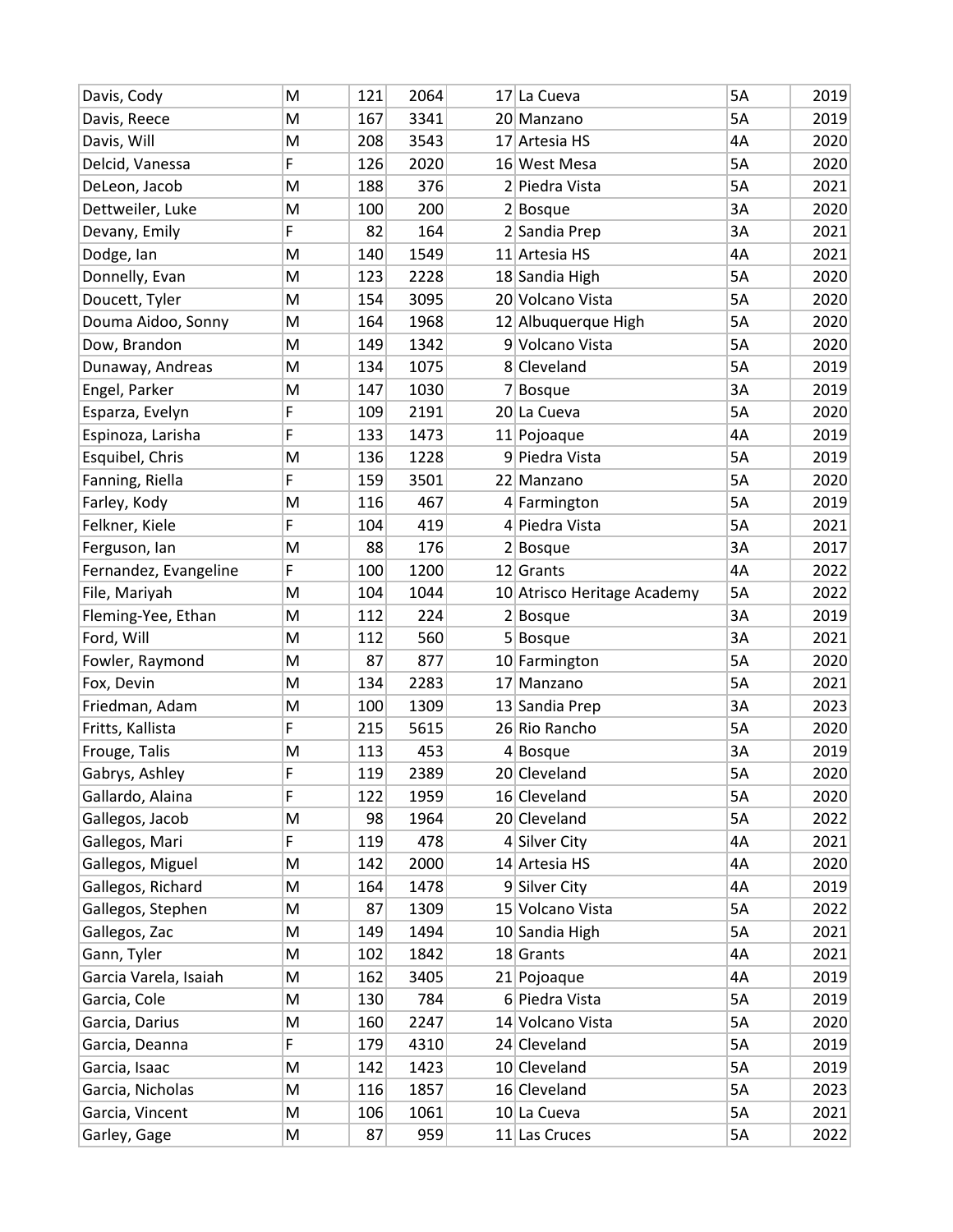| Garner, Michael         | M | 116 | 2097 | 18 Cleveland               | 5A        | 2019 |
|-------------------------|---|-----|------|----------------------------|-----------|------|
| Gauna, Eric             | M | 172 | 2421 | 14 Manzano                 | 5A        | 2020 |
| Gervasi, Haley          | F | 87  | 1670 | 19 Volcano Vista           | 5A        | 2021 |
| Gigante, Ryan           | M | 163 | 1798 | 11 Deming                  | 5A        | 2019 |
| Giron, Darren           | M | 127 | 511  | 4 Pojoaque                 | 4A        | 2023 |
| Giron, Eric             | M | 107 | 429  | 4 Pojoaque                 | 4A        | 2019 |
| Gomez, Carol (Sunshine) | F | 80  | 481  | 6 West Mesa                | 5A        | 2022 |
| Gonzales, Andres        | M | 90  | 721  | 8 Sandia Prep              | 3A        | 2023 |
| Gonzales, Angelo        | M | 111 | 2123 | 19 La Cueva                | 5A        | 2022 |
| Gonzales, Iziah         | M | 132 | 795  | 6 Cleveland                | 5A        | 2020 |
| Gonzales, Jerel         | M | 87  | 522  | 6 Atrisco Heritage Academy | 5A        | 2019 |
| Gonzales, Julian        | M | 144 | 2312 | 16 Cleveland               | 5A        | 2020 |
| Gonzales, Koby          | M | 136 | 2188 | 16 Manzano                 | 5A        | 2020 |
| Gonzales, Zach          | M | 135 | 1085 | 8 Cleveland                | 5A        | 2020 |
| Granath, Lucas          | M | 119 | 238  | $2 $ Bosque                | 3A        | 2020 |
| Granger, Madison        | F | 124 | 2494 | 20 Volcano Vista           | <b>5A</b> | 2019 |
| Grant, Lilli            | F | 88  | 176  | 2 Sandia Prep              | 3A        | 2020 |
| Grimes, Matthew         | M | 100 | 900  | 9 Albuquerque High         | 5A        | 2022 |
| Gurule, Xavier          | M | 134 | 2417 | 18 Rio Rancho              | 5A        | 2020 |
| Gutierrez, Antonio      | M | 107 | 2145 | 20 Del Norte               | 4A        | 2019 |
| Gutierrez, NIcholas     | M | 148 | 1339 | 9Deming                    | 5A        | 2019 |
| Gwynn, Devin            | M | 147 | 2507 | 17 Sandia High             | 5A        | 2019 |
| Hackler, Presley        | F | 104 | 1047 | 10 Manzano                 | 5A        | 2020 |
| Hackney, Justin         | M | 174 | 3674 | 21 Los Lunas               | 4A        | 2020 |
| Hagan, Deidre           | F | 131 | 1704 | 13 Manzano                 | 5A        | 2022 |
| Hannisee, Robert        | M | 122 | 610  | $5 $ Bosque                | 3A        | 2021 |
| Harcrow, Sara           | F | 109 | 874  | 8 Piedra Vista             | 5A        | 2022 |
| Harmon, Alex            | M | 178 | 2676 | 15 Artesia HS              | 4A        | 2020 |
| Haught, Carley          | F | 174 | 4363 | 25 Cleveland               | 5A        | 2021 |
| Heacock, Jessica        | F | 126 | 3036 | 24 Cibola                  | 5A        | 2019 |
| Hendrickson, Lance      | M | 112 | 1686 | 15 La Cueva                | 5A        | 2022 |
| Hendrickson, Seth       | M | 142 | 2274 | 16 La Cueva                | 5A        | 2020 |
| Hermina, Christine      | F | 88  | 354  | 4 Sandia Prep              | 3A        | 2021 |
| Herson, Josie           | F | 143 | 2717 | 19 Sandia High             | 5A        | 2020 |
| Hidalgo, Brandon        | M | 167 | 3191 | 19 Eldorado                | 5A        | 2020 |
| Hoak, Justin            | M | 130 | 1173 | 9 Pojoaque                 | 4A        | 2022 |
| Holguin, Cristian       | M | 106 | 1272 | 12 Pojoaque                | 4A        | 2022 |
| Holiday, Dante          | M | 104 | 832  | 8 Kirtland Central         | 4A        | 2021 |
| Holliday, Brandon       | M | 132 | 1326 | 10 Volcano Vista           | 5A        | 2022 |
| Houghton, Alyssa        | F | 77  | 309  | 4 Piedra Vista             | 5A        | 2022 |
| Howe, Ryan              | M | 99  | 398  | 4 Volcano Vista            | 5A        | 2019 |
| Hughes, Preston         | M | 172 | 2411 | 14 Rio Rancho              | 5A        | 2021 |
| Hulsey, Gina            | F | 100 | 1615 | 16 Volcano Vista           | 5A        | 2020 |
| Hunsberger, Brittany    | F | 49  | 295  | 6 Farmington               | 5A        | 2019 |
| Ibarra, Jose            | M | 67  | 201  | 3 West Mesa                | 5A        | 2019 |
| Ingram, Zachary         | M | 178 | 2671 | 15 Artesia HS              | 4A        | 2019 |
| Inman, Bryson           | M | 120 | 1320 | 11 Piedra Vista            | 5A        | 2022 |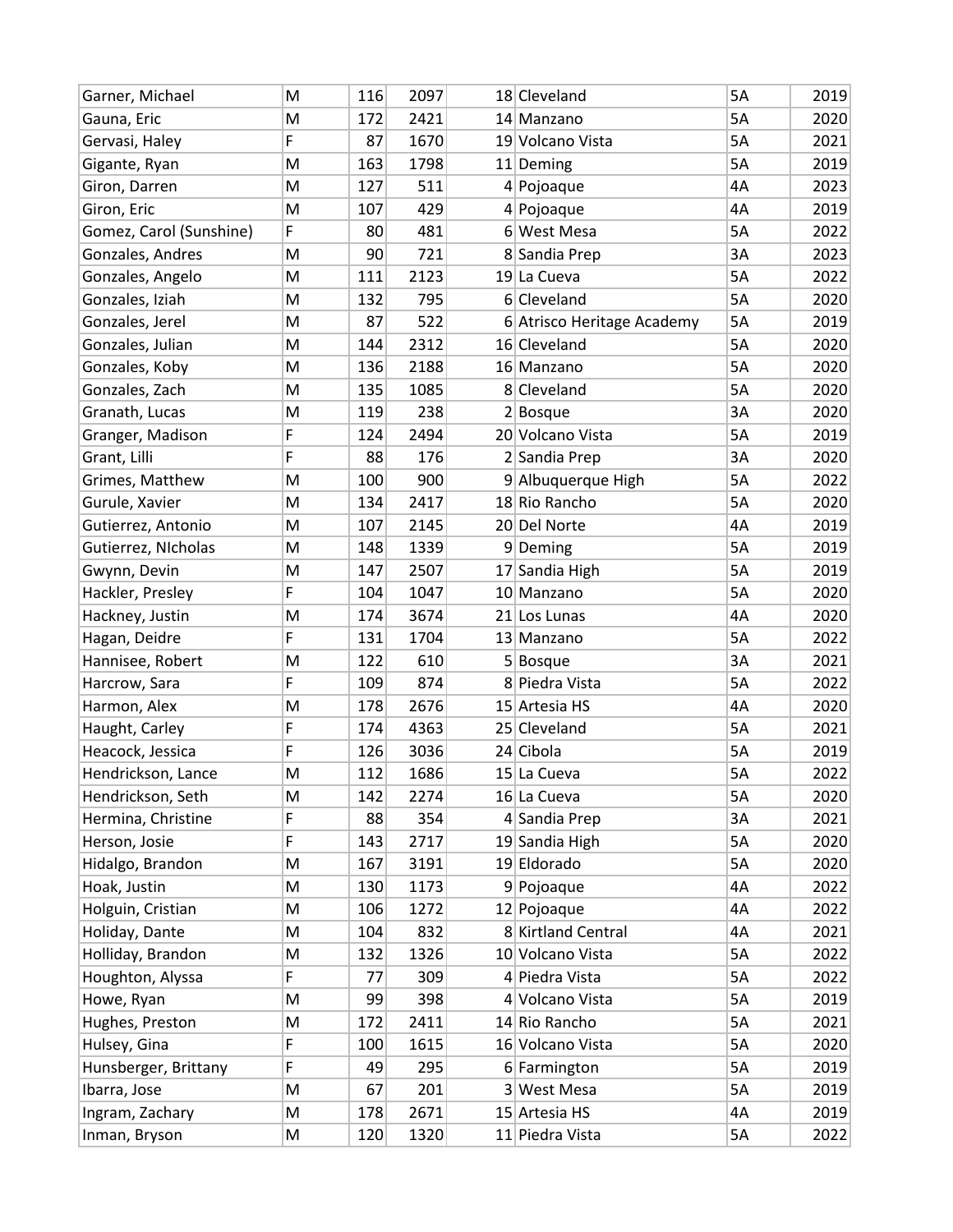| Inman, Cooper     | M | 141 | 1838 | 13 Piedra Vista            | <b>5A</b> | 2020 |
|-------------------|---|-----|------|----------------------------|-----------|------|
| Jamael, Michael   | M | 182 | 4368 | 24 Del Norte               | 4A        | 2020 |
| James, Cjay       | M | 132 | 794  | 6 Kirtland Central         | 4A        | 2020 |
| James, Joah       | M | 137 | 1920 | 14 Artesia HS              | 4A        | 2021 |
| Jaramillo, Elisha | F | 87  | 1406 | 16 West Mesa               | 5A        | 2020 |
| Jaramillo, Tomas  | M | 103 | 206  | $2 $ Bosque                | 3A        | 2020 |
| Jasso, Jesse      | M | 135 | 541  | 4 Silver City              | 4A        | 2020 |
| Jensen, Brandon   | M | 132 | 2513 | 19 Rio Rancho              | 5A        | 2022 |
| Jensen, Bryce     | M | 172 | 2067 | 12 Rio Rancho              | 5A        | 2021 |
| Jensen, Leighthan | M | 85  | 515  | 6 Kirtland Central         | 4A        | 2020 |
| Jensen, Sheldon   | M | 93  | 750  | 8 Kirtland Central         | 4A        | 2021 |
| Jessee, Joshua    | M | 130 | 1567 | 12 Farmington              | 5A        | 2019 |
| Jeszke, Jordan    | M | 161 | 2750 | 17 Cleveland               | 5A        | 2019 |
| Jeter, Tyler      | M | 158 | 2213 | 14 Artesia HS              | 4A        | 2022 |
| Jimenez, Raeleen  | F | 87  | 349  | 4 Rio Rancho               | 5A        | 2021 |
| Joe, Izaiah       | M | 157 | 3458 | 22 Del Norte               | 4A        | 2019 |
| Johns, Travis     | M | 147 | 2355 | 16 Eldorado                | 5A        | 2019 |
| Johnson, David    | M | 153 | 1688 | 11 Las Cruces              | 5A        | 2021 |
| Johnson, Jaaziah  | M | 144 | 2313 | 16 Sandia High             | 5A        | 2020 |
| Johnson, Jennifer | F | 151 | 1670 | 11 Las Cruces              | 5A        | 2019 |
| Johnson, Parker   | M | 148 | 2082 | 14 Artesia HS              | 4A        | 2021 |
| Johnson, Taryn    | M | 132 | 1326 | 10 Rio Rancho              | 5A        | 2020 |
| Jojola, Travis    | M | 115 | 2201 | 19 Los Lunas               | 4A        | 2020 |
| Jones, Jasmyn     | F | 116 | 1978 | 17 Volcano Vista           | 5A        | 2020 |
| Jones, Sienna     | F | 106 | 1802 | 17 West Mesa               | 5A        | 2020 |
| Jordan, Donovan   | M | 127 | 1524 | 12 Cleveland               | 5A        | 2019 |
| Jordan, Ishmael   | M | 95  | 380  | 4 Atrisco Heritage Academy | 5A        | 2019 |
| Kelly, Jack       | M | 134 | 1078 | 8 Cleveland                | 5A        | 2019 |
| Kelly, Toryn      | M | 122 | 2322 | 19 Del Norte               | 4A        | 2022 |
| Kelsey, Kamryn    | F | 138 | 1945 | 14 Artesia HS              | 4A        | 2023 |
| Kennedy, Josh     | M | 147 | 1183 | 8 Silver City              | 4A        | 2019 |
| Kim, Lauryn       | F | 123 | 2227 | 18 Sandia Prep             | 3A        | 2019 |
| King, Zak         | M | 120 | 481  | $4$ Cleveland              | 5A        | 2019 |
| Kingsbury, Abby   | F | 109 | 2292 | 21 East Mountain           | 3A        | 2022 |
| Kitchens, Xavier  | M | 132 | 2260 | 17 Pojoaque                | 4A        | 2021 |
| Klein, Gerald     | M | 140 | 1684 | 12 Manzano                 | 5A        | 2020 |
| Kmetz, Amanda     | F | 97  | 1068 | 11 Las Cruces              | 5A        | 2020 |
| Knighton, Jacob   | M | 149 | 2994 | 20 La Cueva                | 5A        | 2019 |
| Kohler, Austin    | M | 149 | 2834 | 19 Eldorado                | 5A        | 2020 |
| Kohler, Dakota    | M | 149 | 2988 | 20 Eldorado                | 5A        | 2020 |
| Kominiak, Tice    | M | 121 | 728  | $6 $ Bosque                | 3A        | 2019 |
| Kraehe, Kai       | M | 151 | 2724 | 18 Rio Rancho              | 5A        | 2023 |
| Kulek, Andrew     | M | 82  | 1230 | 15 Eldorado                | 5A        | 2022 |
| Kwait, Robyn      | F | 55  | 334  | 6 Sandia Prep              | 3A        | 2021 |
| LaCasse, Aiden    | M | 135 | 2565 | 19 Manzano                 | 5A        | 2020 |
| Lake, Aiden       | M | 153 | 1683 | 11 Farmington              | 5A        | 2022 |
| Lang, Martha      | F | 154 | 3395 | 22 East Mountain           | 3A        | 2019 |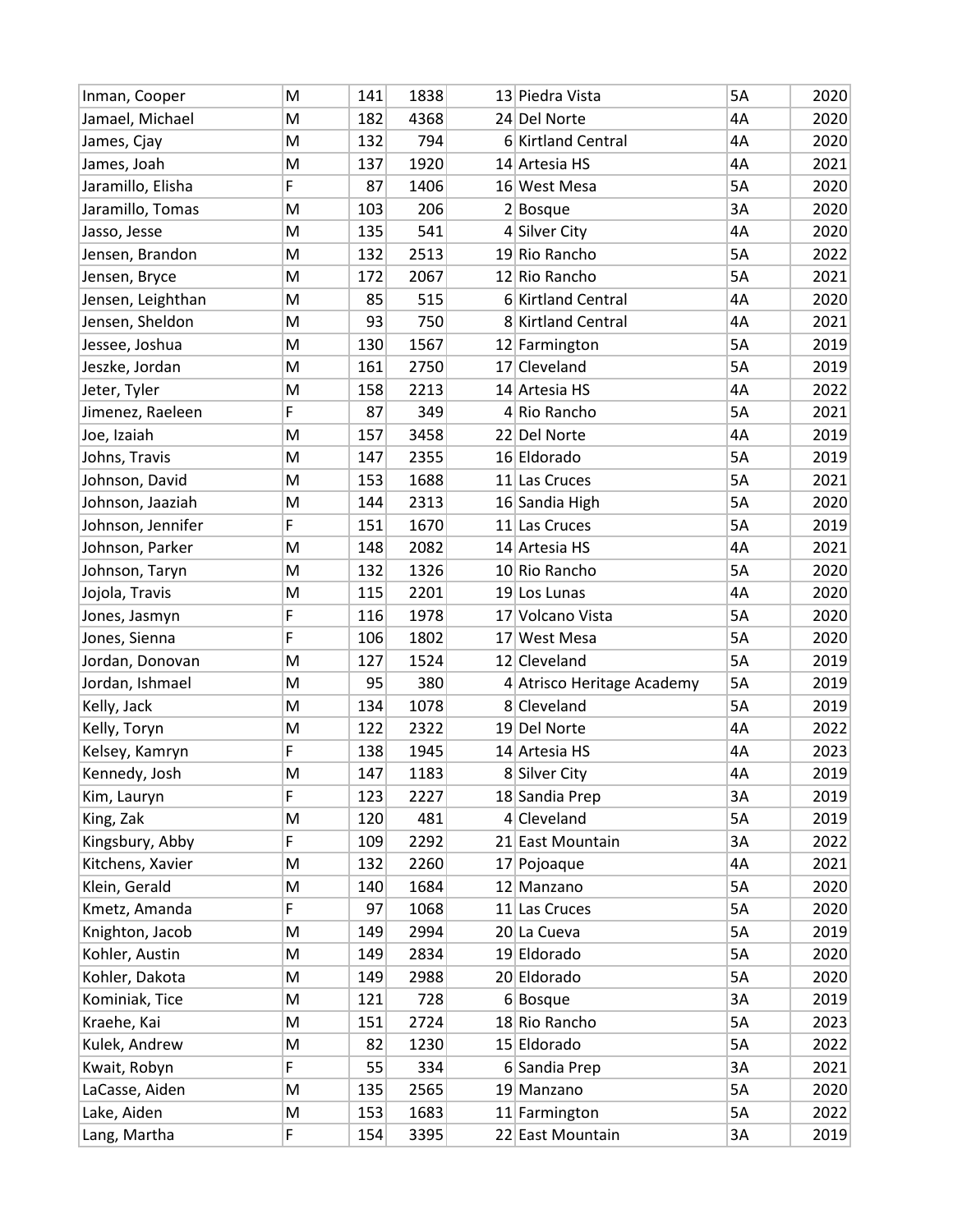| Lara, Jacob             | M | 107 | 859  | 8 Atrisco Heritage Academy | 5A | 2019 |
|-------------------------|---|-----|------|----------------------------|----|------|
| Largo, Morgan           | M | 143 | 2145 | 15 Sandia High             | 5A | 2020 |
| Larimore, Makailah      | F | 132 | 2912 | 22 Rio Rancho              | 5A | 2023 |
| Lavoie, Jayden          | M | 128 | 2304 | 18 La Cueva                | 5A | 2022 |
| Lee, Nathan             | M | 117 | 1060 | 9 Kirtland Central         | 4A | 2022 |
| Leon Guerrero, Jonathan | M | 104 | 1571 | 15 Manzano                 | 5A | 2020 |
| Lewis, Lillynn          | F | 126 | 1772 | 14 Artesia HS              | 4A | 2022 |
| Lewis, RJ               | M | 154 | 616  | $4$ Artesia HS             | 4A | 2020 |
| Linsday, Kelly          | F | 99  | 792  | 8 Rio Rancho               | 5A | 2021 |
| Litzin, Nahskya         | M | 60  | 242  | 4 Kirtland Central         | 4A | 2021 |
| Loftis, Gekhari         | M | 133 | 1198 | 9 Sandia High              | 5A | 2019 |
| Lopez, Ayden            | M | 157 | 3632 | 23 Volcano Vista           | 5A | 2022 |
| Lorenz, Travis          | M | 169 | 2033 | 12 Cleveland               | 5A | 2019 |
| Loustaunau, Samuel      | M | 113 | 1700 | 15 La Cueva                | 5A | 2022 |
| Lovato, Jazzmyn         | F | 119 | 2634 | 22 Cleveland               | 5A | 2021 |
| Lovato, Ryan            | M | 164 | 2632 | 16 Volcano Vista           | 5A | 2020 |
| Lowe, Bailey            | F | 117 | 468  | 4 Piedra Vista             | 5A | 2021 |
| Loya, Kianna            | F | 106 | 1804 | 17 Cleveland               | 5A | 2020 |
| Loza, Ana               | F | 123 | 1477 | 12 Artesia HS              | 4A | 2022 |
| Lucero, Gabe            | M | 113 | 1702 | 15 Cleveland               | 5A | 2022 |
| Lucero, Nathaniel       | M | 119 | 477  | 4 Silver City              | 4A | 2019 |
| Lujan, Devontee         | M | 122 | 1104 | $9$ Cibola                 | 5A | 2019 |
| Lujan, Raymond          | M | 129 | 2064 | 16 Espanola Valley         | 4A | 2022 |
| MacEachen, Ian          | M | 169 | 4076 | 24 Volcano Vista           | 5A | 2020 |
| Mackay, Teagan          | F | 112 | 1912 | 17 Cleveland               | 5A | 2023 |
| MacPhee, Brandyn        | M | 196 | 4327 | 22 Sandia High             | 5A | 2019 |
| MacPhee, Serenity       | F | 88  | 1067 | 12 Sandia High             | 5A | 2022 |
| MacPhee, Tylor          | M | 184 | 3499 | 19 Sandia High             | 5A | 2021 |
| Madera, Yocelyn         | F | 117 | 2458 | 21 Manzano                 | 5A | 2019 |
| Maestas, Chris          | M | 113 | 2148 | 19 Rio Rancho              | 5A | 2022 |
| Malone, Virginia        | F | 87  | 350  | 4 Piedra Vista             | 5A | 2022 |
| Mann, Tate              | M | 124 | 2615 | 21 Cibola                  | 5A | 2020 |
| Maravillo, Eugenio      | M | 143 | 2005 | 14 La Cueva                | 5A | 2020 |
| Marez, Isaiah           | M | 186 | 3165 | 17 Eldorado                | 5A | 2019 |
| Martin, Chazi           | M | 130 | 2478 | 19 East Mountain           | 3A | 2022 |
| Martin, Jennifer        | F | 85  | 343  | 4 Farmington               | 5A | 2021 |
| Martin, Max             | M | 156 | 3432 | 22 East Mountain           | 3A | 2020 |
| Martinez, Andrew        | M | 58  | 117  | 2 Farmington               | 5A | 2019 |
| Martinez, Chandler      | M | 133 | 1738 | $13$ Grants                | 4A | 2019 |
| Martinez, David         | M | 139 | 2652 | 19 Espanola Valley         | 4A | 2020 |
| Martinez, David         | M | 175 | 4028 | 23 Cleveland               | 5A | 2019 |
| Martinez, Jeremiah      | M | 116 | 2448 | 21 La Cueva                | 5A | 2021 |
| Martinez, Karra         | F | 99  | 792  | 8 Grants                   | 4A | 2021 |
| Mason, Zane             | M | 120 | 1803 | 15 Manzano                 | 5A | 2020 |
| Maxon, Aviva            | F | 70  | 140  | $2 $ Bosque                | 3A | 2020 |
| Mccullough, Marley      | F | 104 | 2085 | 20 Eldorado                | 5A | 2021 |
| McFearin, Kyel          | M | 77  | 154  | $2 $ Bosque                | 3A | 2020 |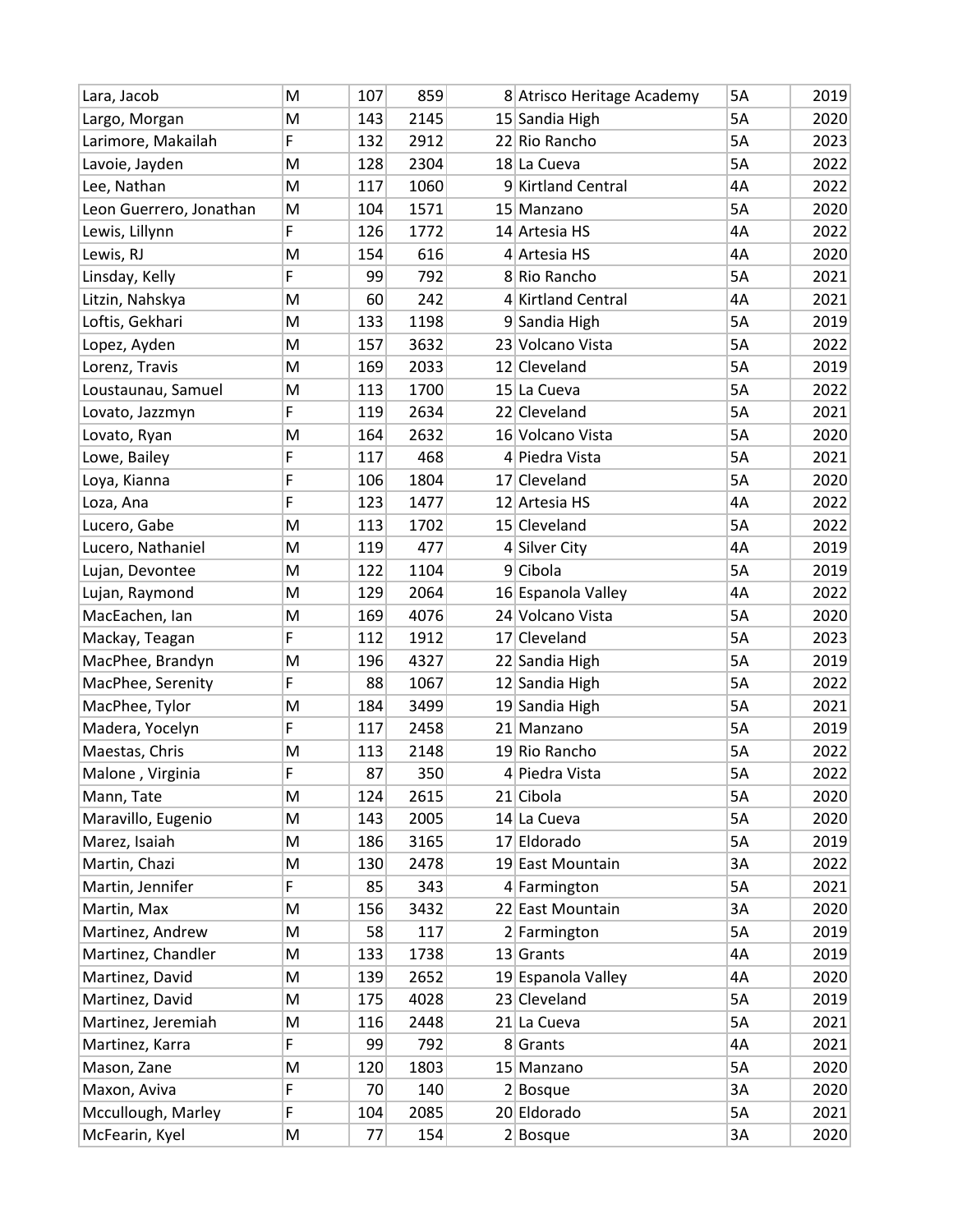| McGinnis, Jolie       | F | 99  | 998  | 10 Sandia Prep             | 3A | 2020 |
|-----------------------|---|-----|------|----------------------------|----|------|
| McGraw, Ciera         | F | 70  | 283  | 4 Farmington               | 5A | 2019 |
| McGuffey, Tatum       | F | 89  | 179  | 2 Piedra Vista             | 5A | 2019 |
| McHeely, Logan        | M | 144 | 1730 | 12 Artesia HS              | 4A | 2022 |
| Mcnally, Mary         | F | 73  | 294  | 4 Piedra Vista             | 5A | 2017 |
| Medina, David         | M | 131 | 2621 | 20 Del Norte               | 4A | 2020 |
| Medina, Donovan       | M | 131 | 2371 | 18 Cleveland               | 5A | 2020 |
| Messenger, JD         | M | 153 | 3223 | 21 Rio Rancho              | 5A | 2021 |
| Meuth, Jamie          | F | 151 | 1212 | 8Bosque                    | 3A | 2021 |
| Minkus, Jonah         | M | 98  | 196  | $2 $ Bosque                | 3A | 2021 |
| Molden, Charlotte     | F | 114 | 1830 | 16 Los Lunas               | 4A | 2021 |
| Money-Gallegos, James | M | 100 | 1407 | 14 Espanola Valley         | 4A | 2022 |
| Montalvo, Skyla       | F | 116 | 701  | 6 Pojoaque                 | 4A | 2019 |
| Montano, Yen          | F | 154 | 2772 | 18 Sandia High             | 5A | 2020 |
| Montour, Gabriel      | M | 116 | 696  | 6 Atrisco Heritage Academy | 5A | 2019 |
| Montoya III, Steve    | M | 155 | 2949 | 19 Espanola Valley         | 4A | 2020 |
| Moorhead, Coy         | M | 192 | 2892 | 15 Artesia HS              | 4A | 2020 |
| Morelli, Dante        |   | 110 | 220  | $2 $ Bosque                | 3A |      |
| Moreno, Sarah         | F | 77  | 308  | 4 Piedra Vista             | 5A | 2021 |
| Morgan, Tyler         | M | 170 | 3920 | 23 La Cueva                | 5A | 2019 |
| Moya, Antonio         | M | 100 | 1812 | 18 Volcano Vista           | 5A | 2021 |
| Mulder, Matthew       | M | 145 | 3480 | 24 Volcano Vista           | 5A | 2021 |
| Munoz, Meagan         | F | 102 | 718  | 7 Kirtland Central         | 4A | 2019 |
| Munson, Devin         | M | 103 | 1559 | $15$ Grants                | 4A | 2019 |
| Navarrete, Antonio    | M | 150 | 2564 | 17 Albuquerque High        | 5A | 2019 |
| Navarrete, Santiago   | M | 142 | 1846 | 13 Albuquerque High        | 5A | 2019 |
| Neal, Jacob           | M | 138 | 2771 | 20 Cleveland               | 5A | 2020 |
| Newlon, Michael       | M | 130 | 1702 | 13 Farmington              | 5A | 2022 |
| Newport, Hunter       | M | 191 | 4985 | 26 Cleveland               | 5A | 2019 |
| Nguyen, Andy          | M | 141 | 1135 | 8 Manzano                  | 5A | 2020 |
| O'Hara, Kieran        | M | 125 | 1250 | 10 Cleveland               | 5A | 2019 |
| Oja, Samuel           | M | 171 | 2230 | 13 Sandia High             | 5A | 2021 |
| Padilla, Gabriel      | M | 114 | 687  | 6 Farmington               | 5A | 2020 |
| Padilla, Jacob        | M | 129 | 2455 | 19 Volcano Vista           | 5A | 2019 |
| Padilla, Kendra       | F | 102 | 1635 | 16 La Cueva                | 5A | 2020 |
| Padilla, Miquela      | F | 86  | 866  | 10 Cleveland               | 5A | 2022 |
| Pascetti, Gio         | M | 94  | 1136 | 12 Sandia Prep             | 3A | 2023 |
| Patton, Joseph        | M | 128 | 1286 | 10 Volcano Vista           | 5A | 2019 |
| Pearson, Caeden       | M | 124 | 1747 | 14 Artesia HS              | 4A | 2021 |
| Pena, Ryan            | M | 109 | 1970 | $18$ Grants                | 4A | 2019 |
| Perez, Gabriel        | M | 141 | 1979 | 14 Albuquerque High        | 5A | 2019 |
| Perez, Jose           | M | 121 | 2192 | 18 La Cueva                | 5A | 2019 |
| Pesata, Isaiah        | M | 144 | 867  | 6 Farmington               | 5A | 2019 |
| Pfeiffer, Camden      | M | 158 | 3016 | 19 La Cueva                | 5A | 2020 |
| Pham, Jordan          | M | 119 | 2507 | 21 Manzano                 | 5A | 2020 |
| Pierce, Austin        | M | 159 | 3663 | 23 Rio Rancho              | 5A | 2019 |
| Platero, Brandon      | M | 192 | 5004 | 26 Manzano                 | 5A | 2020 |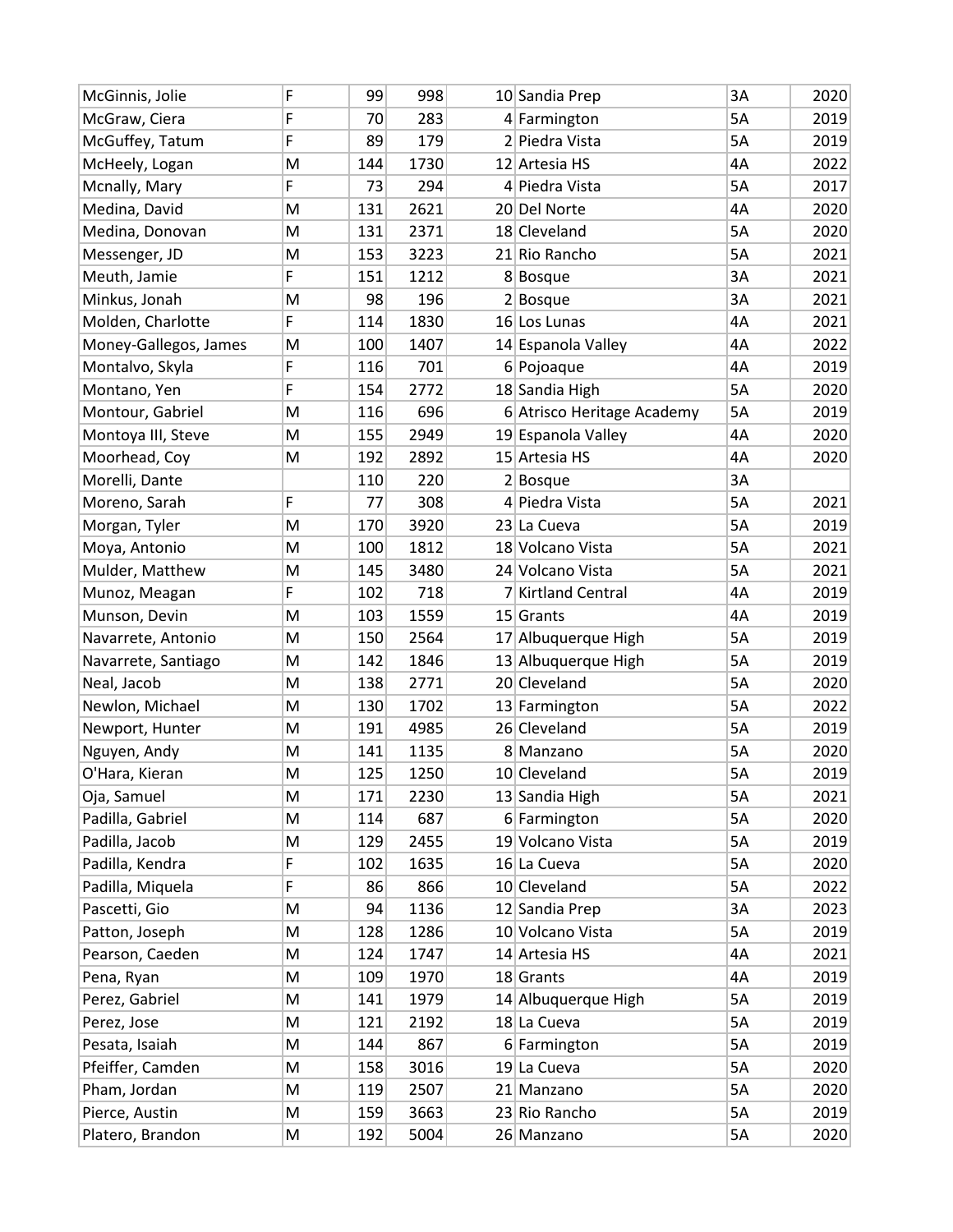| Polk, Reese          | M | 145 | 1741 | 12 Manzano                 | <b>5A</b> | 2022 |
|----------------------|---|-----|------|----------------------------|-----------|------|
| Pollard, Jarryd      | M | 169 | 676  | 4 Kirtland Central         | 4A        | 2019 |
| Pollard, Mady        | F | 136 | 1634 | 12 Artesia HS              | 4A        | 2021 |
| Pond, Ben            | M | 146 | 3232 | 22 Cleveland               | 5A        | 2020 |
| Porter, Maci         | F | 116 | 467  | 4 Silver City              | 4A        | 2021 |
| Pratt, Joshua        | M | 130 | 782  | 6 Sandia Prep              | 3A        | 2020 |
| Pratt, Michael       | M | 102 | 205  | 2 Sandia Prep              | 3A        | 2010 |
| Prieto, Jesus        | M | 152 | 2903 | 19 Rio Rancho              | 5A        | 2021 |
| Prioleau, Robin      | F | 201 | 5228 | 26 Cleveland               | 5A        | 2020 |
| Quail, Zachary       | M | 123 | 247  | 2 Piedra Vista             | 5A        | 2019 |
| Quintana, Thomas     | M | 132 | 1849 | 14 Espanola Valley         | 4A        | 2023 |
| Rameriz, Lydia       | F | 93  | 1220 | 13 Rio Rancho              | 5A        | 2023 |
| Raphael, Olivia      | F | 94  | 377  | 4 Volcano Vista            | 5A        | 2020 |
| Reeves, Luke         | M | 132 | 1057 | 8 Piedra Vista             | 5A        | 2021 |
| Rembe, Mateo         | M | 94  | 97   | $1$ Bosque                 | 3A        | 2021 |
| Requard, Austin      | M | 106 | 2135 | 20 La Cueva                | 5A        | 2021 |
| Rice, Hannah         | F | 75  | 1050 | 14 East Mountain           | 3A        | 2022 |
| Richey, Ashlyn       | F | 116 | 700  | 6 Silver City              | 4A        | 2021 |
| Ricketts, Tayler     | F | 104 | 938  | 9 Piedra Vista             | 5A        | 2022 |
| Robb, Archie         | M | 98  | 2160 | 22 Cibola                  | 5A        | 2022 |
| Robinson, Korben     | M | 145 | 1892 | 13 Piedra Vista            | 5A        | 2023 |
| Roche, Zephan        | M | 138 | 1380 | 10 Albuquerque High        | 5A        | 2019 |
| Rodriguez, Raul      | M | 110 | 440  | 4 Atrisco Heritage Academy | 5A        | 2020 |
| Rodriquez, Jeremy    | M | 91  | 910  | 10 Pojoaque                | 4A        | 2022 |
| Rogers, Colten       | M | 144 | 867  | 6 Silver City              | 4A        | 2022 |
| Romero, Angela       | F | 172 | 3283 | 19 Del Norte               | 4A        | 2021 |
| Romero, Darrian      | M | 150 | 2861 | 19 Pojoaque                | 4A        | 2020 |
| Romero, Gabriel      | M | 156 | 3278 | 21 Espanola Valley         | 4A        | 2021 |
| Romero, Justin       | M | 106 | 850  | 8 Pojoaque                 | 4A        | 2019 |
| Roos, Mattie         | F | 135 | 1903 | 14 Cleveland               | 5A        | 2019 |
| Ross, Taylor         | F | 167 | 2846 | 17 Rio Rancho              | 5A        | 2020 |
| Russell, Derrick     | M | 124 | 993  | 8 Kirtland Central         | 4A        | 2021 |
| Ruttle, Jaden        | M | 136 | 1504 | 11 Deming                  | 5A        | 2019 |
| Ruybal, Aaron        | M | 100 | 600  | $6 $ Bosque                | 3A        | 2020 |
| Ruybal, Luke         | M | 112 | 224  | $2 $ Bosque                | 3A        | 2017 |
| Salazar, Ariana      | F | 135 | 2165 | 16 Pojoaque                | 4A        | 2020 |
| Salazar, Christopher | M | 117 | 1644 | $14$ Grants                | 4A        | 2019 |
| Salazar, Jasmine     | F | 95  | 190  | 2 Pojoaque                 | 4A        | 2022 |
| Sallee, Kaden        | M | 153 | 1847 | 12 Artesia HS              | 4A        | 2021 |
| Sanchez, Aaron       | M | 176 | 3872 | 22 La Cueva                | 5A        | 2019 |
| Sanchez, Elijah      | M | 99  | 298  | 3 Volcano Vista            | 5A        | 2021 |
| Sanchez, Noah        | M | 128 | 1671 | 13 Sandia Prep             | 3A        | 2023 |
| Sanchez, Terrance    | M | 160 | 2402 | 15 Espanola Valley         | 4A        | 2021 |
| Sanders, Trevor      | M | 150 | 3009 | 20 Cleveland               | 5A        | 2021 |
| Sandoval, Andrea     | F | 146 | 292  | 2 Pojoaque                 | 4A        | 2020 |
| Sandoval, Andres     | M | 146 | 1465 | 10 Pojoaque                | 4A        | 2020 |
| Santillanes, James   | M | 142 | 284  | 2 Pojoaque                 | 4A        | 2021 |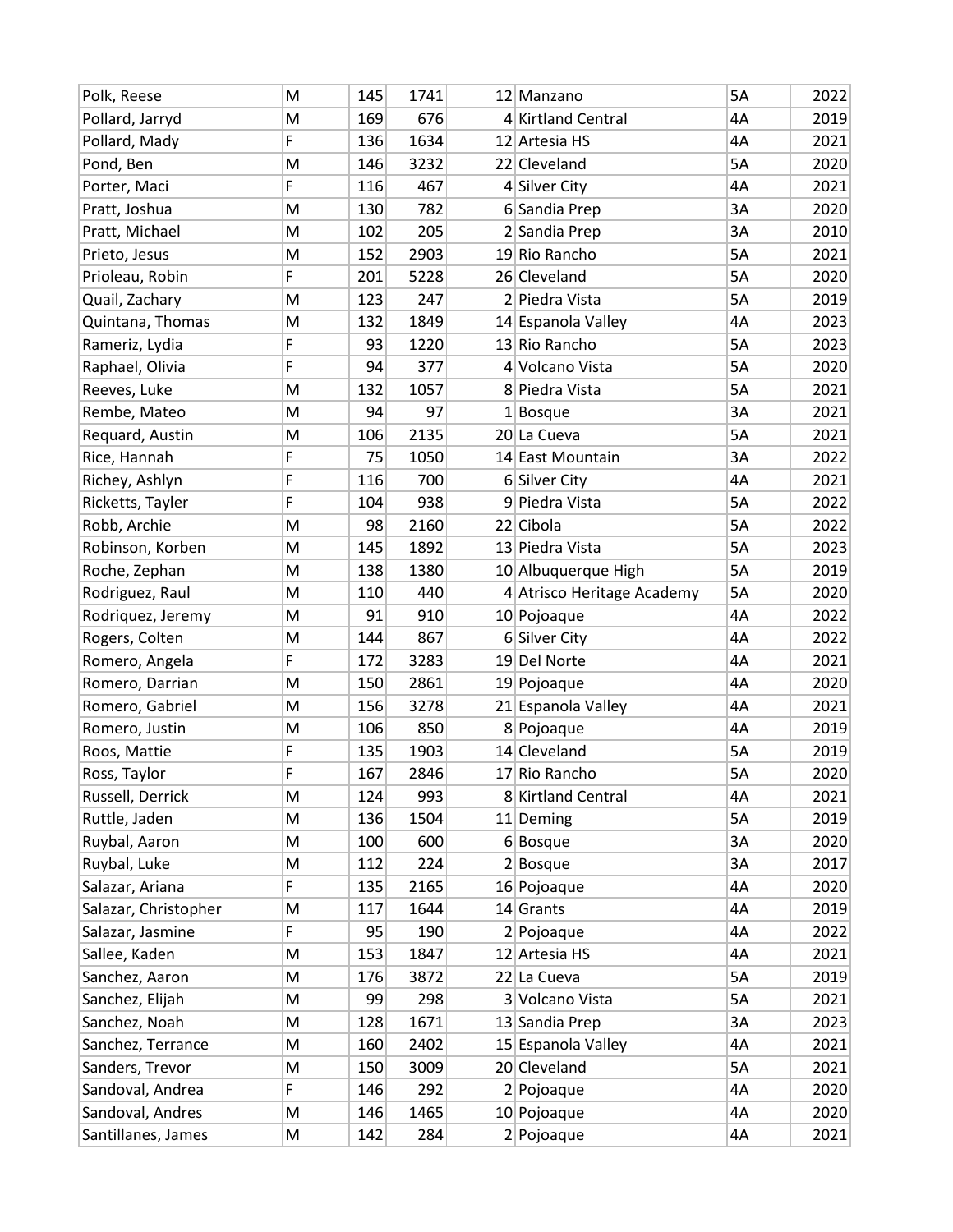| Scott, Joynn       |   | 101 | 610  | 6 Piedra Vista              | 5A        | 2020 |
|--------------------|---|-----|------|-----------------------------|-----------|------|
| Seery, Caden       | M | 158 | 3017 | 19 La Cueva                 | 5A        | 2019 |
| Seery, Lachlyn     | F | 129 | 2322 | 18 La Cueva                 | 5A        | 2020 |
| Segura, Trenton    | M | 146 | 2336 | 16 Cleveland                | 5A        | 2020 |
| Selover, Wes       | M | 122 | 2458 | 20 Rio Rancho               | 5A        | 2020 |
| Severs, Clayton    | M | 169 | 3732 | 22 East Mountain            | 3A        | 2019 |
| Sharp, Jacob       | M | 113 | 1025 | 9 Farmington                | 5A        | 2019 |
| Shimenas, Bryson   | M | 103 | 1240 | 12 Sandia High              | 5A        | 2020 |
| Shine, Shawn       | M | 116 | 1986 | 17 Volcano Vista            | 5A        | 2021 |
| Shirley, Raytrice  | M | 117 | 1295 | 11 Kirtland Central         | 4A        | 2020 |
| Shreiber, Cal      | M | 142 | 1286 | 9 Sandia Prep               | 3A        | 2019 |
| Simpson, Demetrius | M | 86  | 347  | 4 Kirtland Central          | 4A        | 2021 |
| Simpson, Sydney    | F | 123 | 1980 | 16 Manzano                  | 5A        | 2019 |
| Sisneros, Carlos   | M | 114 | 1717 | 15 Pojoaque                 | 4A        | 2021 |
| Sisneros, Michael  | M | 90  | 181  | $2 $ Bosque                 | 3A        | 2017 |
| Smartt, Bailey     | F | 77  | 231  | 3 Piedra Vista              | <b>5A</b> | 2021 |
| Smedley, Wallace   | M | 137 | 1654 | 12 Artesia HS               | 4A        | 2021 |
| Soto, Johnny       | M | 118 | 713  | 6 Atrisco Heritage Academy  | 5A        | 2019 |
| Soto, Michelle     | F | 91  | 1280 | 14 Del Norte                | 4A        | 2019 |
| Stegall, Hannah    | F | 81  | 893  | 11 La Cueva                 | 5A        | 2020 |
| Sterrett, Jack     | M | 92  | 1020 | 11 Piedra Vista             | 5A        | 2022 |
| Stewart, Zachary   | M | 106 | 425  | 4 La Cueva                  | 5A        | 2021 |
| Stockton, Dezi     | F | 122 | 1351 | 11 Deming                   | 5A        | 2020 |
| Stockton, Zane     | M | 118 | 1300 | 11 Deming                   | 5A        | 2021 |
| Storey, Skylar     | M | 172 | 2580 | 15 Eldorado                 | 5A        | 2022 |
| Swanson, Daniel    | M | 116 | 1748 | 15 Cleveland                | 5A        | 2018 |
| Swanson, Dillon    | M | 141 | 1701 | 12 Cleveland                | 5A        | 2021 |
| Switzler, Brianna  | F | 131 | 1710 | 13 Kirtland Central         | 4A        | 2020 |
| Teller, Eric       | M | 118 | 236  | 2 Farmington                | 5A        | 2019 |
| Terrazas, Juliet   | F | 123 | 2476 | 20 Del Norte                | 4A        | 2019 |
| Tester, Everett    | M | 147 | 1031 | 7 Silver City               | 4A        | 2019 |
| Thalman, TJ        | M | 143 | 1724 | 12 Artesia HS               | 4A        | 2022 |
| Theisen, Johannes  | M | 122 | 736  | $6 $ Bosque                 | 3A        | 2019 |
| Thompson, Kara     | F | 176 | 3701 | 21 Rio Rancho               | 5A        | 2021 |
| Tilton, Quinn      | F | 139 | 1950 | 14 Artesia HS               | 4A        | 2020 |
| Toledo, Isaac      | M | 151 | 1515 | 10 Cleveland                | 5A        | 2019 |
| Tomlinson, Morgan  | F | 120 | 2533 | 21 Del Norte                | 4A        | 2021 |
| Torres, Elyse      | F | 113 | 2151 | 19 Cleveland                | 5A        | 2022 |
| Torres, Leslie     | F | 53  | 215  | 4 Farmington                | 5A        | 2019 |
| Tran, David        | M | 100 | 1612 | 16 Sandia High              | 5A        | 2020 |
| Tran, Vukha        | M | 132 | 793  | 6 Manzano                   | 5A        | 2019 |
| Traub, Olivia      | F | 118 | 708  | 6 Eldorado                  | 5A        | 2021 |
| Trevizo, Daniel    | M | 120 | 1692 | 14 Kirtland Central         | 4A        | 2022 |
| Trujillo, Ashlynn  | F | 120 | 2047 | 17 Espanola Valley          | 4A        | 2019 |
| Upshaw, Romeo      | M | 105 | 422  | 4 Piedra Vista              | 5A        | 2021 |
| Urioste, Andres    | M | 116 | 1169 | 10 Atrisco Heritage Academy | 5A        | 2021 |
| Urioste, Audree    | F | 111 | 2228 | 20 Grants                   | 4A        | 2019 |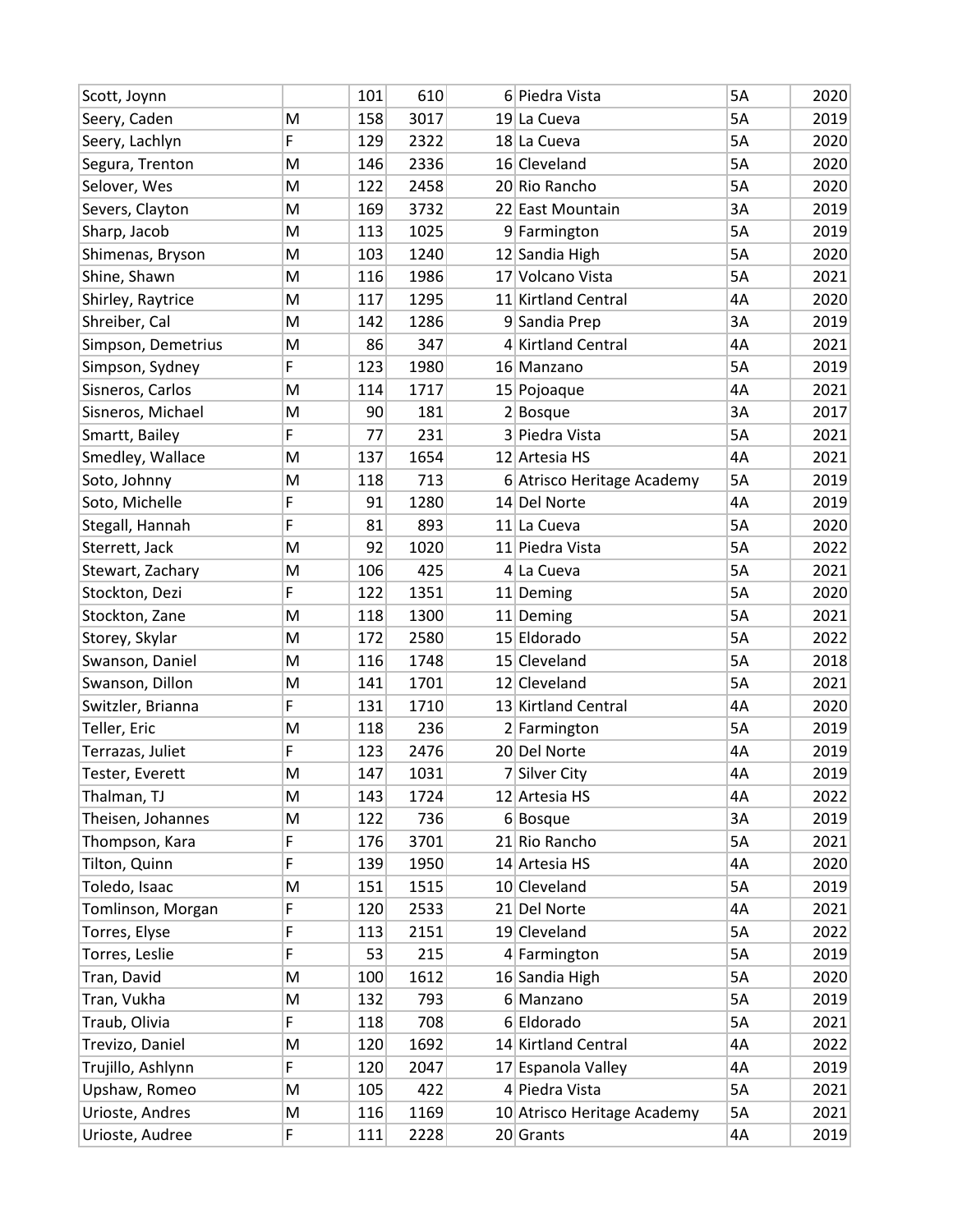| Utter, David            | M | 81       | 649   | 8 Atrisco Heritage Academy | 5A        | 2021 |
|-------------------------|---|----------|-------|----------------------------|-----------|------|
| Valdez, Daijha          | F | 97       | 194   | 2 Piedra Vista             | <b>5A</b> | 2021 |
| Valdez, Danielle        | F | 115      | 924   | 8 Albuquerque High         | 5A        | 2017 |
| Valdez, Marcos          | M | 164      | 2306  | 14 Sandia High             | 5A        | 2021 |
| Velarde, Ethan          | M | 140      | 1265  | 9 Piedra Vista             | 5A        | 2019 |
| Velo, Ethan             | M | 197      | 3352  | 17 Artesia HS              | 4A        | 2020 |
| Vicenti, Samuel         | M | 142      | 2997  | 21 La Cueva                | 5A        | 2021 |
| Victor, Cierara         | F | 100      | 703   | 7 Piedra Vista             | 5A        | 2022 |
| Vicuna, Paola           | F | 92       | 185   | $2 $ Bosque                | 3A        | 2021 |
| Vigil, Angel            | M | 136      | 820   | 6 Atrisco Heritage Academy | 5A        | 2019 |
| Vigil, Autumn           | F | 178      | 3399  | 19 Espanola Valley         | 4A        | 2020 |
| Vigil, Christopher      | M | 100      | 1702  | 17 Espanola Valley         | 4A        | 2022 |
| Vigil, Jevannah         | F | 131      | 1450  | 11 Eldorado                | 5A        | 2021 |
| Vigil, Justin           | M | 105      | 1793  | 17 West Mesa               | 5A        | 2019 |
| Vigil, Samuel           | M | 144      | 2456  | 17 La Cueva                | 5A        | 2019 |
| Vigil, Seth             | M | 152      | 3049  | 20 Cibola                  | 5A        | 2019 |
| Vinson, Sophia          | F | 123      | 247   | 2 Silver City              | 4A        | 2021 |
| Voita, Betty            | F | 84       | 506   | 6 Piedra Vista             | 5A        | 2022 |
| Waldschmidt, Zoe        | F | 94       | 189   | $2 $ Bosque                | 3A        | 2021 |
| Walker, Austin          | M | 167      | 2177  | 13 Manzano                 | 5A        | 2019 |
| Walker, Ben             | M | 100      | 1501  | $15$ Grants                | 4A        | 2020 |
| Walker, Ean             | M | 96       | 672   | 7 Grants                   | 4A        | 2022 |
| Washburn, Dalaney       | F | 130      | 1693  | 13 Kirtland Central        | 4A        | 2021 |
| Webb, Jordan            | F | 125      | 2131  | 17 Eldorado                | 5A        | 2019 |
| Weber, Jordan           | F | 150      | 2865  | 19 Rio Rancho              | 5A        | 2021 |
| Weddige, Justin         | M | 191      | 3256  | 17 Artesia HS              | 4A        | 2022 |
| West, Jack              | M | 175      | 3694  | 21 Manzano                 | 5A        | 2019 |
| Wheat, Joshua           | M | 107      | 1714  | 16 Pojoaque                | 4A        | 2022 |
| White-David, Gabrianna  | F | 98       | 393   | 4 Kirtland Central         | 4A        | 2020 |
| White-David, Troy       | M | 123      | 246   | 2 Kirtland Central         | 4A        | 2021 |
| Williams, Allyssa       | F | 155      | 2954  | 19 Sandia High             | 5A        | 2022 |
| Williams, Trevor        | M | 147      | 1178  | 8 Cleveland                | 5A        | 2021 |
| Wilson, Czenzci         | F | 117      | 2233  | $19$ Grants                | 4A        | 2019 |
| Wilson, Kevin           | M | 170      | 1880  | 11 Las Cruces              | 5A        | 2020 |
| Windsor, Rachel         | F | 157      | 1415  | 9 Silver City              | 4A        | 2021 |
| Wissenger, Bodin        | M | 61       | 122   | 2 Sandia Prep              | 3A        | 2021 |
| Woods, Kayla            | F | 99       | 1191  | 12 Los Lunas               | 4A        | 2021 |
| Wulfert, Isaac          | M | 132      | 528   | 4 Piedra Vista             | 5A        | 2021 |
| Ybarra, Xavier          | M | 166      | 1995  | 12 Artesia HS              | 4A        | 2020 |
| Zamarripa, Lorena       | F | 105      | 633   | 6Del Norte                 | 4A        | 2019 |
| zdeduction, Atrisco Her |   | $\Omega$ | $-25$ | 1 Atrisco Heritage Academy | 5A        | 2050 |
| zDeduction, Pojo        | M | 0        | $-50$ | $1$  Pojoaque              | 4A        | 2050 |
| Zellefrow, Matthew      | M | 86       | 692   | 8 Piedra Vista             | 5A        | 2019 |
| Zerai, Epherem          | M | 118      | 594   | 5 Sandia Prep              | 3A        | 2019 |
| Zerai, Noham            | M | 97       | 291   | 3 Sandia Prep              | 3A        | 2021 |
| Zinsmeyer, Jackson      | M | 139      | 1117  | 8 Cleveland                | 5A        | 2020 |
| Ziska, Conner           | M | 189      | 4350  | 23 Rio Rancho              | 5A        | 2020 |